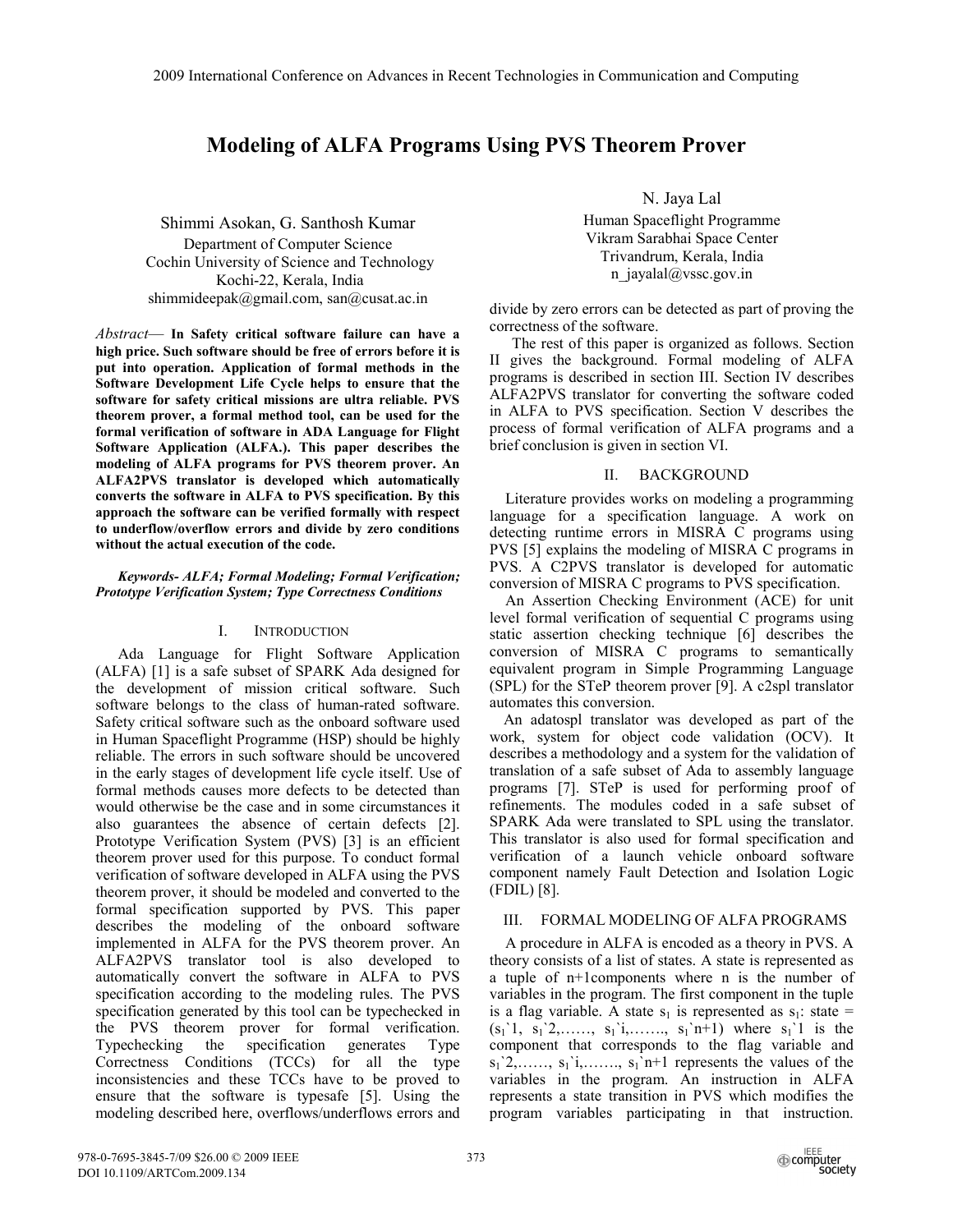Conversion of the ALFA code to PVS specification involves modeling the type definitions, the statements and the control constructs of ALFA in PVS.

## *A. Modeling the Datatypes*

 In ALFA the range of values for the datatypes, *short\_integer, unsigned types and float types* are confined between a maximum and minimum value. But in PVS the values of the variables of type integer and real ranges from -∞ to +∞ and that of natural ranges from 0 to +∞ [3]. The data types in ALFA are defined as subtypes of the *integer, natural* and *real* types in PVS.

The *short* integer of ALFA is represented as a subtype of the *integer* type in PVS, confined between the maximum and minimum permitted short integer values, -32768 to +32767 in ALFA.

*conf\_short\_int: TYPE = {a: int| a<=sint\_max AND* 

*a>=sint\_min AND sint\_max>=sint\_min}*  sint max and sint min are  $+32767$  and  $-32768$ respectively.

 The arithmetic and relational operators on short\_integer are represented as functions in PVS which takes arguments of type *conf\_short\_int* and returns value of PVS *int* type. The division operation on short integer is represented as

> *div\_conf\_short\_int(a: conf\_short\_int, b: conf\_nzshort\_int): int= round\_to\_int(a/b)*

An operation  $a^{-b}$  should be converted in PVS as

*div\_conf\_short\_int (1, exp\_conf\_short\_int (a, b))* 

 The unsigned types in ALFA are modeled as subtypes of the *natural* datatype of PVS.

*conf* unsigned16: TYPE = {a: nat|  $a \le$  = usint\_max AND *a>=usint\_min AND usint\_max>= usint\_min}* 

The bit AND operation on unsigned 16 in ALFA is modeled as follows.

*bitAND\_conf\_unsigned16 (a: conf\_unsigned16, b: conf\_unsigned16): bvec= AND(a,b)* 

 The float datatypes are modeled as subtypes of the *real* type in PVS.

*conf* float32: TYPE = {a: real| ((a  $\leq$  = float32 MAX) *AND a >= float32\_MIN) OR (a <= -1\*float32\_MIN AND a >= -1\*float32\_MAX) OR (a = 0)) AND (float32\_MAX >= float32\_MIN)}* 

 The datatypes of ALFA and the operations on them are encoded as theories in PVS. Whenever a datatype is referred the corresponding theory is imported to the specification file and the operations on them can be replaced with the corresponding functions.

## *B. Modeling the Assignment Statements*

 Assignment statement in ALFA is modeled in PVS as a new state, with the value of the component that corresponds to the variable being replaced with the value of the expression. An assignment statement of the form, st<sub>1</sub>:  $v_i$ : = expression1; is modeled as

 $s_2$ : state =  $(s_1, s_1, s_2, \ldots,$  expression1,  $s_1, s_1, \ldots, s_1, s_1)$ 

## *C. Modeling the Selection Constructs*

A *nested if* construct is modeled in PVS as follows.

 $s_2$ : state = IF boolexpn1( $s_1$ ) = TRUE THEN  $s_1$  ELSE unreachable ENDIF .........

 $s_4$ : state = IF boolexpn2( $s_3$ ) = TRUE THEN  $s_3$  ELSE unreachable ENDIF

s<sub>5</sub>: state transition for the last statement in the inner if part  $s_6$ : if reachable( $s_5$ ) then  $s_5$  else  $s_3$  endif

s7: state transition for the last statement in outer *if* part .........

s13: state transition for the last statement in *elsif* part

 $s_{14}$ : state = if reachable( $s_{13}$ ) then  $s_{13}$  elsif reachable( $s_{7}$ ) then  $s_7$  else  $s_1$  endif

 The state unreachable is defined as a state where the flag variable is false and reachable is defined as a function which checks the flag variable and returns true if the flag variable is true.

reachable: [state  $\rightarrow$  bool] = LAMBDA (s: state): (s'1 = TRUE)

#### *D. Modeling the Iterative Constructs*

 Statements inside the iterative constructs in ALFA are encoded as a separate theory in PVS. This theory is typechecked separately to ensure that there are no type inconsistencies in the statements inside the loops. The state after the iterative construct is modeled as a state where the loop condition is not satisfied and the loop invariant conditions are satisfied [5].

## IV. ALFA2PVS TRANSLATOR

 An *ALFA2PVS* translator tool automates the generation of PVS specification from the ALFA program. Fig 1 shows the steps involved in the development of *ALFA2PVS* translator. The annotated ALFA procedure is the input to the translator. The source program is parsed based on the grammar of ALFA. The comments in the source file are extracted before parsing.



Figure 1. ALFA2PVS Translator